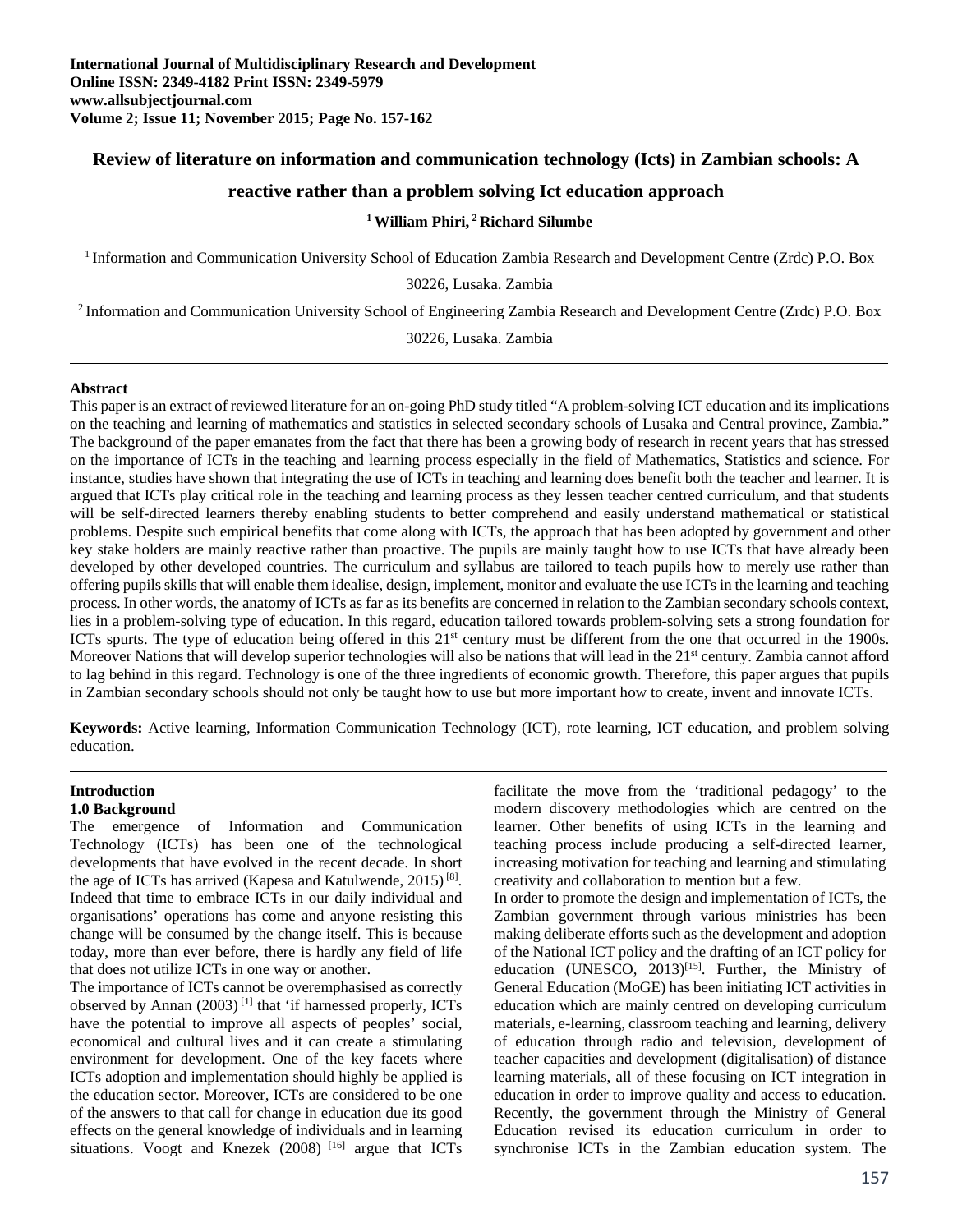ministry has gone further by introducing ICTs in the primary and secondary schools and computer studies as a subject. The republican President while addressing the Fifth Session of the Eleventh National Assembly emphasised for Zambia as a nation to embrace innovation, technology and ICTs in the education curriculum as these were key to national development (Times,  $2015$ ).<sup>[14]</sup>

While all these measures being undertaken by government and other stake holders are welcome, the approach however being undertaken of integrating ICTs in the Zambian education system has remain problematic for some time now. The approach has being that of rote learning as compared to active learning. For instance, one may ask; what type of ICT education is being emphasised in the newly revised curriculum? The answer is categorical that of teaching pupils how to merely use the already developed ICTs by other countries as opposed to stimulating invention, creativity and innovation among the pupils. This scenario of teaching our pupils how to maintain rather than creating ICTs is not health not only for the nation's economic development but also for the future youth generation ability to learn and apply mathematics, statistics and other science based subjects in real life situations.

This paper therefore, argues that our learners should be given a problem-solving ICT education curriculum. Mwewa  $(2011)^{[11]}$ equally notes that a problem-solving education is a must if Zambia is going to begin to compete in the economic and technological marketplace. Zambia needs to expose its progeny to science, technology, and mathematics at very tender ages. The Zambian children need to be told that science and technology are necessary tools to its development. [11] They need to be exposed to this type of education very early in their academic life and be given ready resources for experimentation in science, technology and mathematics as correctly pointed out that 'strong schools today mean strong economy tomorrow'  $(CP 24, 2010).$ <sup>[3]</sup>

## **2.0 Problem-solving ICT education**

The Zambian republican president in his address when he opened the Fifth Session of the Eleventh National Assembly on 18th September 2015, acknowledged that human development through education and skills training is instrumental for the transformation of any country. In this regard, government is currently reviewing the policies on education, science and technology as well as the technical education, vocational and entrepreneurship training in order to make them more relevant to the current and future needs of our country. He observed that mathematics and science lie at the core of innovation, the country's' future competitive advantage and progress. The president called for massive investment in training which should go hand in hand with a deliberate policy to equip all schools with Information Communication Technology (ICT) facilities. He retaliated that the Zambian children must be computer literate (Times, 2015: 15)  $[14]$ . This paper argues that while the presidents' speech was a welcome, but by merely making our pupils to be computer literate is not adequate and sustainable. What kind of education should the government, private sector and other stake holders provide to our learners? The answer lies in the provision of problem-solving education and in this regard, the ICT education.

Problem solving according to Mayer and Wittrock  $(2006)$ <sup>[9]</sup> is "...cognitive processing directed at achieving a goal when no solution method is obvious to the problem solver." It is clear

from the definition that problem solving is cognitive, process, directed and personal. Put it simply, problem solving education is a type of education that inspires learners into thinking, reasoning, decision making, critical thinking and creative thinking. Therefore, the ICT education that is being offered in our schools should evolve around these domains. Mwewa  $(2011: 607)$ <sup>[11]</sup> supports this kind of approach in the education system, "the Zambian...curriculum should be designed around problem-solving tasks." In this regard, problem-solving education is the type of education that will enable learners to develop competences for independent initiatives and capacity for solving daily problems that enhance their own personal worth and quality of life. [11]

## **3.0 Characteristics of problem-solving education and its role in ICT education**

As government through the Ministry of General Education vigorously implement ICTs in the education sector, it is important to adopt the problem solving type of ICT education. This is attested by Mayer and Wittrock (2006) [9] who acknowledged that a major goal of education is to help pupils learn in ways that enable them use what they have learned to solve problems in new situations. They further argue that problem solving is therefore fundamental to education because educators are interested in improving learners' ability to solve problems. But what are some of the key features of problem solving education and why should it be preferred in the adoption and implementation of ICTs in the Zambian secondary schools? While! The National Council of Teachers of Mathematics (NCTM, 1980: 2-3)<sup>[12]</sup> outlines some of the major benefits pupils would benefit from a problem solving education such as:

 Developing skills and ability to apply these skills to unfamiliar situations

## **Problem Identification**

 Gathering, organising, interpreting and communicating information.

# **Testing**

 Formulating key questions, analysing and conceptualizing problems, defining problems and goals, discovering patterns and similarities, seeking out appropriate data, experimenting, transferring skills and strategies to new situations.

# **Analysis**

Developing curiosity, confidence, and open mindedness.

## **Evaluation**

If our pupils are exposed to such kind of ICT education as argued by Mwale  $(2015)$   $[10]$  they would in turn given opportunities to develop critical and practical skills which are summarised below: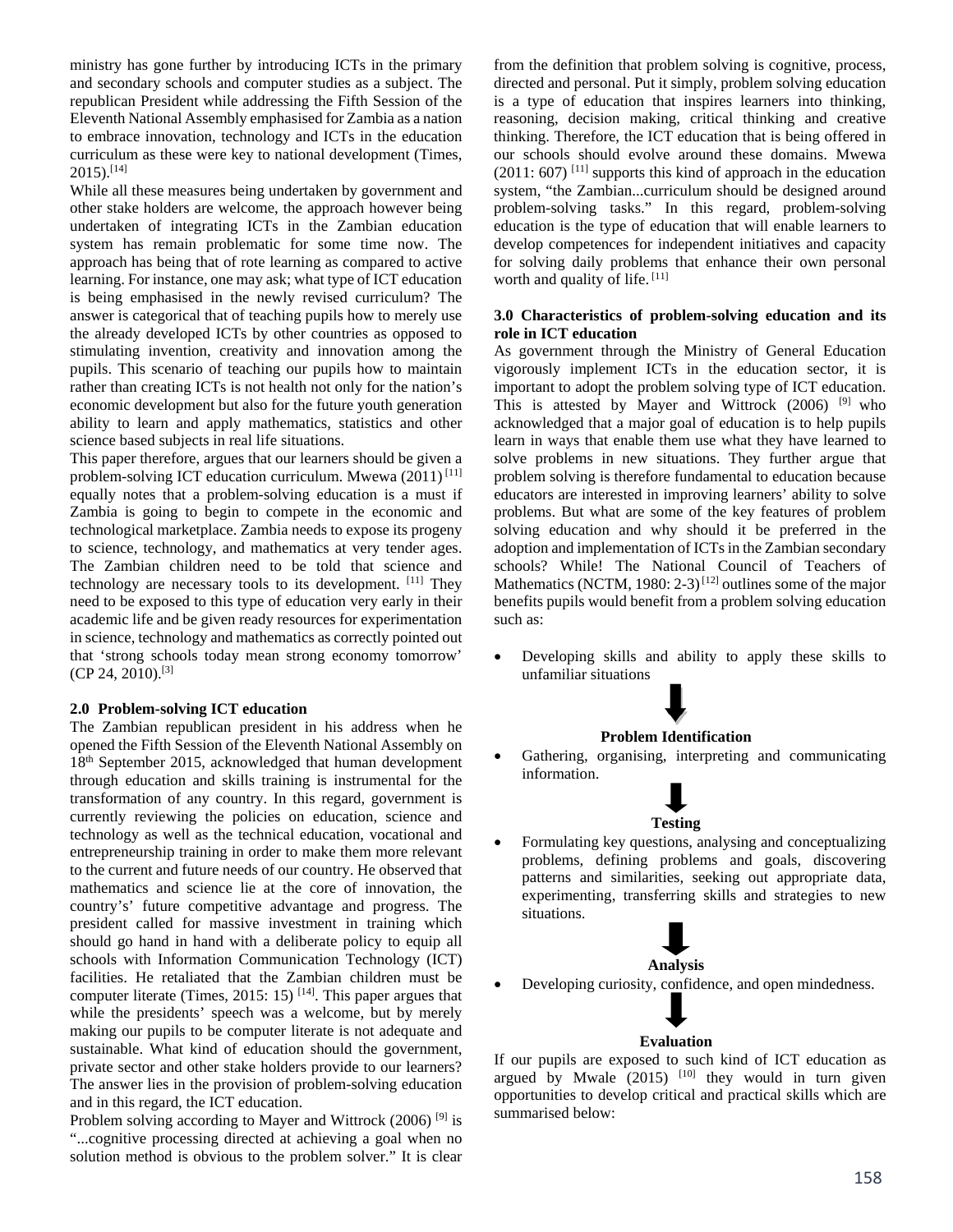

The point of departure of the ICT education as illustrated in the diagram above should be to allow pupils acquire practical experiences in identifying methods of solution and design, implementation, testing, and evaluation of actual solutions based on a variety of application.

Carpenter (1989) <sup>[2]</sup> equally argues that problem solving education encourages pupils to refine and build onto their own processes over a period of time as their experiences allow them to discard some ideas and become aware of further possibilities. This is a kind of ICT education curriculum that should be given to our  $21^{st}$  century learners. Mwewa (2011:606) [11] sums it up all "the anatomy of technology as far as its benefits are concerned in relation to the Zambian context, lies in a problem solving type of education. Education tailored towards problem solving sets a strong foundation for technological spurts." It is clear therefore that superior, problem solving education can produce superior brains which are able to drive Zambia forward.<sup>[11]</sup> As the republican president correctly put it "education is important to developing a skilled work force required for socio-economic development...I have approved an initiative for transforming the education sector through elearning by using an innovative education tablet called the ZEDUPAD...I expect that by 2017, 50% of our children in school will have access to the ZEDUPAD and put us on a path of smart education" (Times, 2015: 16).[14] The president further directed the ministry of education in conjunction with the Industrial Development Corporation (IDC) to initiate a programme of locally manufactured affordable tablets.

The directive by the president is timely but what practical measures are needed to attain this ideal education system? Apart from making financial resources available, the ICT education in schools should be tailored in such a way that it encourages critical thinking, reasoning and active participating among learners rather than the current scenario where rote

learning is being promoted. Mwewa  $(2011: 609)$ <sup>[11]</sup> notes "emerging Zambian leaders should insist on investing in the future of Zambia by placing emphasis on technology, science and mathematics. This is fundamental to the goal of a free, democratic and prosperous society." Therefore, the Ministry of General Education should not reactively adopt ICTs in the education sector but rather be proactive so that our pupils should not only be taught to know how a computer works but also given necessary skills of creating these much talked about and needed ICTs. We don't want our education system to only produce maintainers but rather pioneers in the ICT sector.

## **4.0 Challenges of imparting a problem solving ICT education in the learners.**

A recent survey conducted by Mwale (2015)<sup>[10]</sup> revealed that although the ministry of education's decision to introduce ICT as a compulsory subject in secondary schools may be a step in the right direction, its implementation however have proved beyond the capabilities of those involved. The survey cited a number of challenges that boarded on many schools both urban and rural areas having little or no access to computers, inadequate technical infrastructure, limited human skills, relatively high cost of communications equipment and poor policy and regulatory environment. The Ministry of General Education (MoGE) equally highlighted the challenge of lack of electricity that hampers the implementation of the new policy (Habeenzu, 2010). [5] The Zambia National Union of Teachers (ZNUT) stated in the survey that the policy was not effective because there were currently no facilities in both rural and urban schools (Mwale, 2015). <sup>[10]</sup> The survey furthermore indicated that ICTs cannot be done in theory only because it is a practical subject. This was coupled with the policy implementation being poorly funded. Additionally, studies such as those done by UNESCO (2013) [15] revealed lack of qualified teachers to teach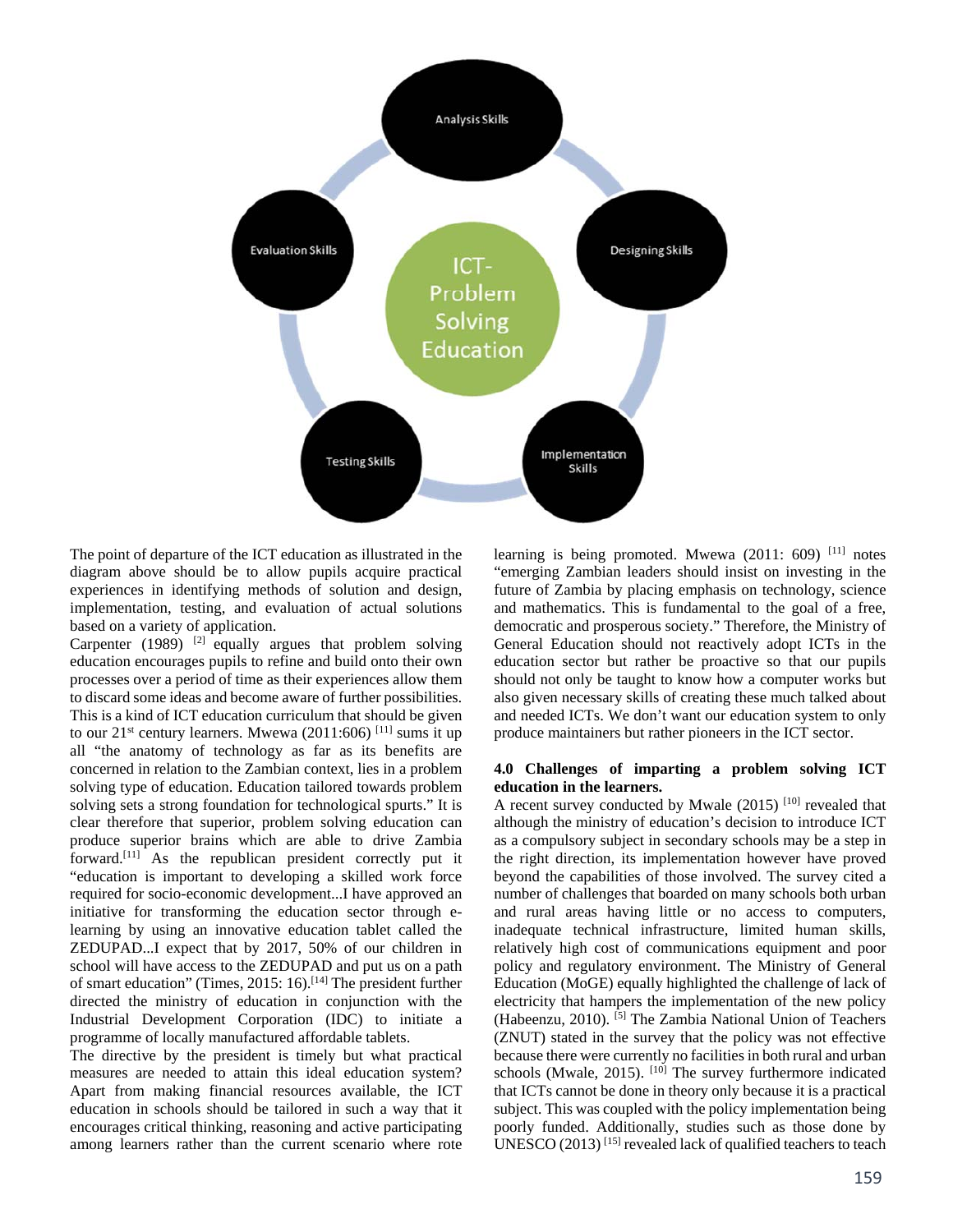ICTs in schools. Views from the teachers who were interviewed in the survey observed that the Zambian government through Ministry of General Education rushed into implementing the policy because there were no computers, solar and no skilled teachers especially in rural areas to help pupils (Shafika, 2007) [13]. For instance, it is estimated that access to electricity in rural areas is unprecedented low at less than 5% while urban areas is pegged at 26% a situation which hampers the adoption and implementation of ICTs in Zambian schools (Mwale,  $2015$ )<sup>[10]</sup>. It is clear from the challenges reviewed that the current situation remains a pipe dream for Zambia to impart a problem solving ICT education into its learners. This is because the Ministry of General Education is struggling even just to provide basic knowledge about ICTs. What more about attaining an innovative, creative, critical thinking and reasoning among pupils in the ICT education? These constraints are worsened by low literacy levels among citizens that further hinder the attainment of a sound ICT education. Mwewa (2011) [11] argues that Zambia cannot ignore the role of literacy in fostering modern technology and development. He observes that literacy does not only teach a nation how to read and write it enables a nation to participate fully in the liberation of people's minds. For Zambia which is a developing nation, literacy is crucial. [11] It can therefore be deduced that the future of Zambia depends on literacy. Hence, if the nation does not improve its population's literacy, it will be far away from becoming a technologically sovereign country. Clearly, the Zambian government should address this challenge because literacy prolongs life, promotes innovation, and lay a ground for a sound problem solving nation.

### **5.0 Strategies for attaining a problem solving ICT education**

There are several practical steps that government through the Ministry of General Education and other stake holders can institute to address issues of ICT implementation in schools. The first critical area to attend to is the curriculum and policy matters. In his speech to the Fifth Session of the Eleventh National Assembly, His Excellency Mr. Edger Chagwa Lungu, President of the Republic of Zambia adopted a theme "embracing a transformational culture for a smart Zambia now". It was retaliated in the speech that the nation needed to be adaptive, innovative and determined to change the way we do things (Daily Mail, 2015)  $[6]$ . In agreement to the above, Mwewa (2011:  $607$ )<sup>[11]</sup> confirms that "while machines make a person's life easier, technology improves a person's quality of that life and has enormous benefits. The Zambian...curriculum should be designed around problem solving tasks." The curriculum in this regard should be tailored in such a way that our graduates should be equipped both intellectually and resourcefully so that they can take Zambia further into setting a solid foundation for a technologically-oriented nation. In other words, the learning and teaching content and intent in the curriculum should help our learners to think in abstraction, and not just in concrete terms, for their own well-being but also for society as a whole  $[11]$ . With this mentality, our pupils after attaining ICT education will be able to construct situations, simulate actuality and develop strategies for solutions to the nation's numerous problems.

Secondly, it is important to inspire a sense of self-belief, confidence and determination in our pupils as we adopt and implement ICTs in our schools. As we teach pupils about ICT education, both the policy makers and pupils should realise that technology is a resource. Unlike non-renewable and exhaustible resources, our young generation should know that technology can be acquired by any nation at any time. [11] It is sad to note that developing nations like Zambia pride in the use of technologies developed by the developed nations. As a result, developing or Least Developed Countries (LDCs) design their national education and calibre on their proficient use of the rich nations' technology. This is wrong [11].

For example, the Zambian Republican President approved and adopted the use of an innovative education tablet called ZEDUPAD which was developed by Mr. Mark Bennett (Times,  $2015$ )  $^{[14]}$ . This tablet is pre-loaded with lessons, learning materials and extension agriculture and health information. The University of Zambia, after forty-six years of existence still teach and relay on statistical packages such as the SPSS, STRATA, etc for data analysis which were developed by students from other universities from developed nations. While there is nothing wrong in using these technologies developed from Western countries, the argument is that we can do better and develop our own technologies. Since the inception of ICTs, government leaders such as ministers of education, permanent secretaries, directors, provincial Education Officers, head teachers and in some instances classroom teachers have been sent outside the country to be trained how to merely use ICTs developed by other nations. As a result, these foreign technologies are being imposed on Zambian pupils and teachers and the outcome is usually unsatisfactory. What is being emphasised today is to learn and use ICTs in schools where there is no electricity, no skilled human resource, no computers, no internet connectivity and no technological infrastructure. There is need to plan, design, implement and invest huge resources in our local ICTs innovation.

Mwewa (2011)  $[11]$  argues that Zambians have used mobile, social, industrial and other technologies created by the developed nations with effulgent perfection. He further observes that although these technologies go a long way in improving the lives of many Zambians, they do more for the patented nations. Therefore, the challenge that emerging Zambian leaders have is to dispel the myth that Black Africans are devoid of technological innovation; the notion that Black people are semi-evolved organisms who depend upon the ingenuity of their White counterparts to survive. This has partly been invigorated by the tendency by the African governments to rely entirely on the Western and Eastern technologies and innovations [11]. It is imperative therefore, to encourage local innovations in the ICT sector and this can only be achieved if our education curriculum offers a problem solving type of education. Our graduates should have confidence that Zambians and other African communities can develop technologies that other societies can emulate and pay for. Hence there is need for Zambians begin to think in terms of developing authentic technologies. Therefore, the ICT education in our schools should be implemented with caution as argued by Mwewa  $(2011)$  <sup>[11]</sup> that technology tenders a competitive advantage to the one who owns and uses it. It does even more; it makes the developing countries dependent upon the West. It does so even at the expense of national security and sovereignty.

Valuable lessons can be learned from countries like Malaysia, China and India who sacrificed and chatted their own course by creating and implementing their own indigenous technologies that have rewarded them handsomely. These countries did not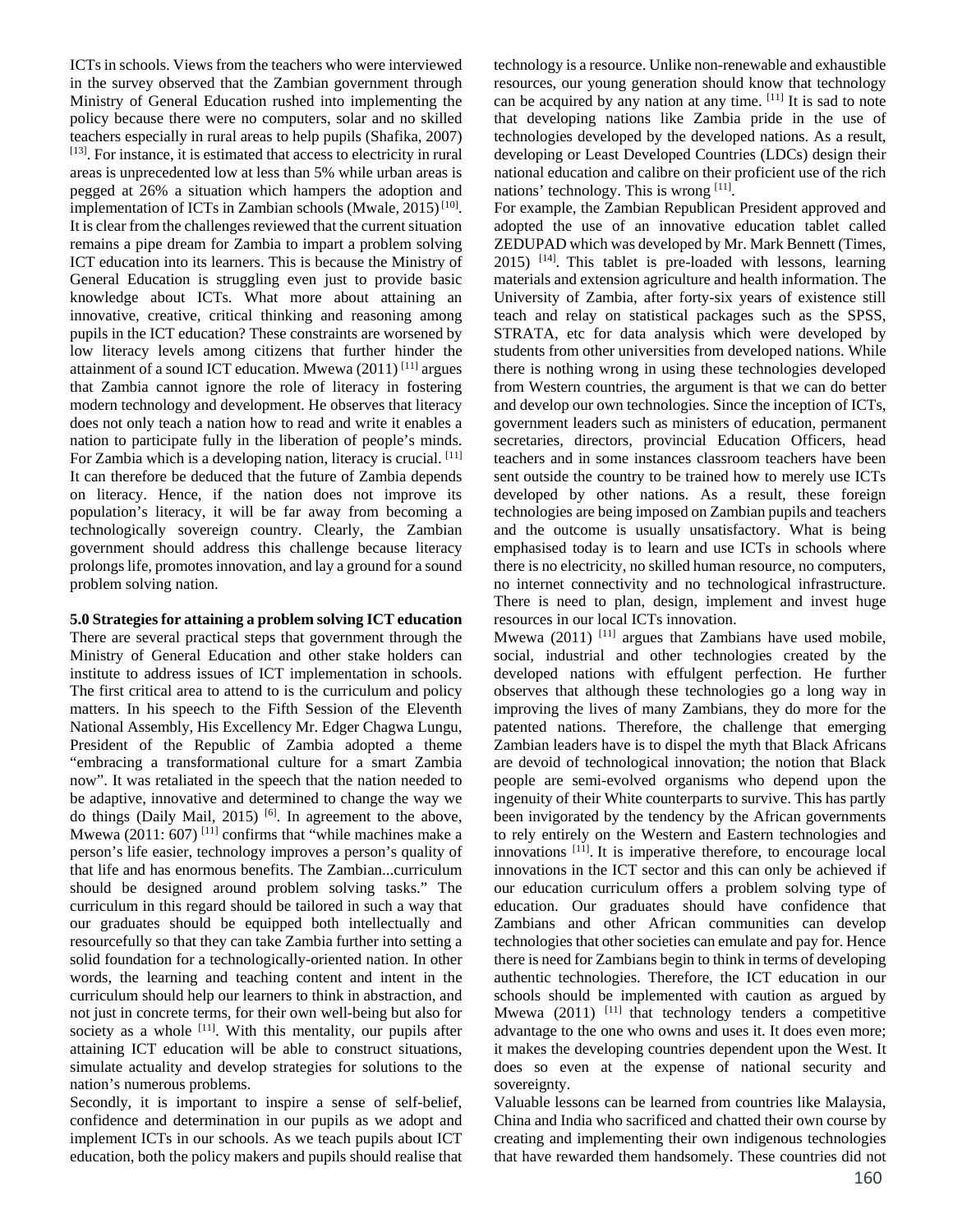succumb to Western pressure of imposing their technologies on such nations but they instead believed and promoted their own technologies. Zambia therefore faces a huge challenge of not just merely implement ICTs from developed nations but to saw, cultivate and harvest the technologies designed by its indigenous people. The directive by the Zambian Republican president to the Ministry of General Education to revamp and strengthen the Junior Engineers, Technicians and Scientists (JETS) in secondary schools is a welcome move. He further pronounced that an effective tracking system of those budding scientists as they progress in their education should be instituted so that a deliberate effort of awarding scholarship to deserving students with a strong competencies in mathematics and sciences (Daily Mail, 2015)<sup>[6]</sup>.

Apart from making sure there is adequate provision of electricity, computer laboratories, internet connectivity and capacity building among teachers especially in rural areas, the implementation of ICT policy should be budgeted for and heavy investment being apportioned to an ICT sector unlike depending on donor funding. While other traditional subjects like English Language, Mathematics, Sciences, Business studies and History to mention but a few have structures from the school level up to the national level, the introduction of ICTs in schools lacks established monitoring, quality assurance and adherence structures. In order to avoid giving pupils substandard ICT education the Ministry of General Education (MoGE), Zambia Information Technology Communication Authority (ZICTA) and Zambia Education Broadcasting (ZEBS) should formulate an effective e-safety policy not only to ensure quality is attained but also to regulate safe use of ICTs in schools. If this is not done, the current trend where the emphasis in the ICT education is rote learning rather than active learning will continue.

The current ICT education system in Zambia leaves much to be desired. For instance pupils especially in rural areas lack welltrained ICT teachers, go to dilapidated school buildings, learn in an environment lacking adequate ICT teaching facilities, and are subjected to obsolete ICT teaching materials. For example Zambia conducted its first ever grade nine ICT practical examinations this year 2015 on November 2. Although this is a good development, the examination did not go smoothly. The Ministry of General Education for instance encountered challenges to run the 2015 ICT grade nine practical examinations due to lack of adequate computers and supply of electricity especially in rural areas. The Daily Nation (2015: 17) [7] reports "...at a named school...the exam ended after 20:00 hours..." Some of the grade nine had to do their practical examinations at very awkward hours of the night and some had to walk long distances to schools where they could access computers and other facilities. The Permanent Secretary in the Ministry of General Education had to apologise for the inconvenience caused to the pupils. This kind of ICT education leads to poor ICT education and hence to a nation devoid of solving its own problems.

As argued by Mwewa  $(2011)$ <sup>[11]</sup> a lack in quality education leads to lack in the production of superior minds able to tackle modern problems effectively and efficiently. As already noted earlier that another indirect result of the sub-standard ICT education is that it only produces maintainers and not pioneers; doctors, ICT experts and other professionals who are solely dependent on other people's innovations. This is dangerous in that the nation may fail to produce superior minds that can bring answers from experimentation, understand and manipulate nature and provide ready solutions to economic, political and technological challenges. [11] This article submits therefore that a problem solving ICT education is the answer.

## **6.0 Conclusion and Recommendations**

This paper has unearthed various issues affecting the adoption and implementation of ICTs in the Zambian education system. While other similar papers dwelled much on highlighting some of the traditional challenges impeding progress in this important sector such as lack of electricity, inadequate ICT infrastructure, lack of trained ICT teachers to mention but a few, this article has however gone further by evaluating some of the sustainable ways of implementing ICTs in our Zambian schools. The argument of the paper is that the current ICT education being implemented in schools is rather reactive than proactive. The approach being adopted is that of merely making use of ICTs and technologies that other Western and Eastern countries developed. Our learners are taught how to use a calculator to solve a given mathematical problem, use other software such as the SPSS and STRATA to analyse data and so on and so forth. In contrast, very little is being given to our young generation that would inspire them into critical thinking, reasoning, flexibility and transfer of knowledge to various real life situations. By merely implementing the ICT education, innovation and creativity imposed and developed by other nations is not good enough. Our young generation deserve better. Our education system should not merely produce graduates who are maintainers but rather to be innovators and pioneers in the ICT sector. This paper recommend that government and other stake holders should plan, invest huge financial resources, create an enabling environment where our pupils, students, graduates and the general populace are able to design, implement and apply indigenous ICTs that other societies can import and pay for just like we have been doing for centuries now. This calls for political will, selflessness among our leaders, and change of attitudes among our young generation, self-belief, determination and perseverance. Our leaders and everyone else should champion for a problem solving ICT education that will not only enable our ICT graduates to think and reason critically but also to be able to construct situations, simulate actuality and develop strategies for solutions to the many problems our country Zambia or Africa as a whole is experiencing.

### **References**

- 1. Annan K. UN Secretary General's report. (www.int/wsis/annan) accessed on 20/09/2015 at, 2003, 16:45.
- 2. Carpenter TD. Teaching as problem solving'. In R.I. Charles and E.A. Silver (Eds). The teaching and assessing of mathematical problem solving, USA: NCTM, 1989, 187-202.
- 3. CP24 News commercial, September 8<sup>th</sup> 2010, 2010.
- 4. CSO Central statistical office report. Lusaka: CSO, 2014.
- 5. Habeenzu G. 'Zambia ICT sector performance review 2009/2010': Towards evidence-based ICT policy and regulation, policy paper 2010, 2(17).
- 6. Daily Mail. Speech delivered at the official opening of the Fifth Session of the Eleventh National Assembly by His Excellency Mr. Edgar Chagwa Lungu, President of the